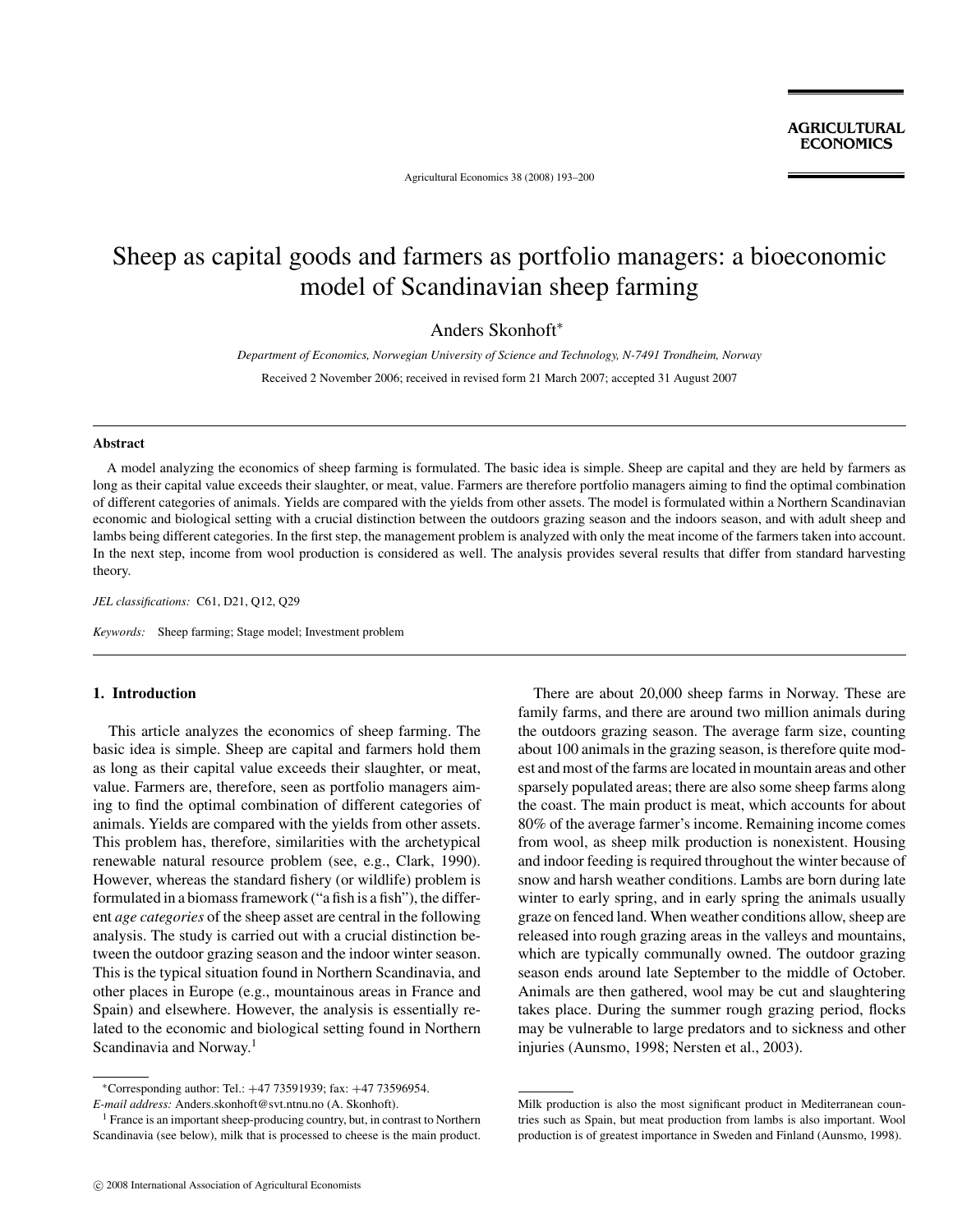

Fig. 1. Seasonal subdivision Northern Scandinavian sheep farming.

Within this system, farmers face several investment decision problems. One problem is to find the optimal size of a farm; that is, the capacity to keep animals indoors during the winter season. Another problem is the so-called replacement problem, i.e., to find the optimal categories, or year classes, of adult females, as fertility (as well as mortality) varies over the life cycle. A third problem is, for a given farm capacity, to find the capacity utilization that gives the optimal number of animals to be fed and kept indoors during the winter season. A corollary of this problem is to find the optimal number of lambs to be slaughtered before the winter season. The main content of this third problem can be studied by considering just two categories, or stages, of the sheep population: lambs and adults. This investment problem is analyzed below, and because only two categories of animals are included, it is possible to solve the problem within a simple optimal control framework. The goal of the analysis is, first, to show the basic economic principles steering the investment problem and, next, to relate the outcome of this harvesting model to the standard harvesting theory model pioneered in the work by Clark (1990). As will be demonstrated, there are similarities, but also some important differences.

Caswell (2001) and Getz and Haigh (1989) provide in-depth analysis of stage models of fish and wildlife. However, economic analysis plays only a minor role in these works. Among the few stage models with economic content is the two-stage seal model of Conrad and Bjørndal (1991). On the other hand, there is extensive literature on the economics of livestock management (see, e.g., Jarvis, 1974; Kennedy, 1986), but most of this literature has little relevance for a farming system with a distinct seasonal subdivision. The problem of the typical cowcalf operator in the western United States has some similarities with the Scandinavian sheep farming system, but the problem here is typically to determine the length of the grazing season, in addition to determine the stocking level (see, e.g., Huffaker and Wilen, 1991). In contrast to this, the length of the grazing season is fixed in our model. There are several papers that analyze the replacement problem and consider the different categories of the adult sheep (see, e.g., Avramita et al., 1981). Typically, these models are large linear programming-type models. Fisher (2001) is an example of a detailed linear programming model that analyzes the economics of what are called a spring lambing system, a winter lambing system, and an accelerated lambing system in Canada. In the following analysis, the spring lambing scheme is taken for granted because of the climatic conditions. It is also assumed that the outdoors grazing conditions represent no constraint on the size of the flock and on the growth of the animals; this problem is studied in a companion paper. On the other hand, as already indicated, winter farm capacity is assumed fixed. Relaxing this assumption is also analyzed in the companion paper.

## **2. The biological model**

The biological model is formulated in discrete time with a seasonal subdivision between the outdoor grazing period (spring, summer, and fall) and indoor feeding period (winter). The sheep population is structured (e.g., Caswell, 2001) as adult females, and young females and males, henceforth called lambs. Lambs are born in late winter to early spring, just before the grazing season starts. Lambs not slaughtered enter the adult population after the slaughtering period (i.e., September to October). All male lambs are assumed slaughtered since only very few (or none when artificial insemination is practiced) are kept for breeding. Therefore, only female adults are considered. Fertility is assumed fixed. Natural mortality differs between adults and lambs and is fixed and density independent as well.<sup>2</sup> All natural mortality is assumed to occur during the grazing season. Demographic data on sheep are available in Mysterud et al. (2002).

When stochastic variations in biology and environment are ignored, the number of adult females in year  $(t + 1)$  just after slaughtering is made up of the previous year's adults surviving natural mortality and not slaughtered and the female lambs surviving natural mortality and not slaughtered (see Fig. 1). This may be written as  $X_{1,t+1} = X_{1,t}(1 - m_1)(1 - h_{1,t}) + X_{0,t}(1$  $m_0$ )(1 −  $h_{0,t}$ ), where  $X_{0,t}$  is the number of female lambs,  $m_1$  and *m*<sup>0</sup> are the mortality fractions of adult females and lambs, respectively, and  $h_{1,t}$  and  $h_{0,t}$  are the fractions slaughtered.<sup>3</sup> With the fecundity rate*f* (lambs per adult female) and the same number of male and female lambs being recruited,  $X_{0,t} = 0.5 f X_{1,t}$ yields the number of female lambs. Therefore, the adult female

 $2$  In reality, fecundity may be improved (and mortality may be reduced) at a cost. However, such possible trade-offs are not included in this article.

<sup>&</sup>lt;sup>3</sup> New animals from outside may be added, but this possibility is ignored in the present exposition.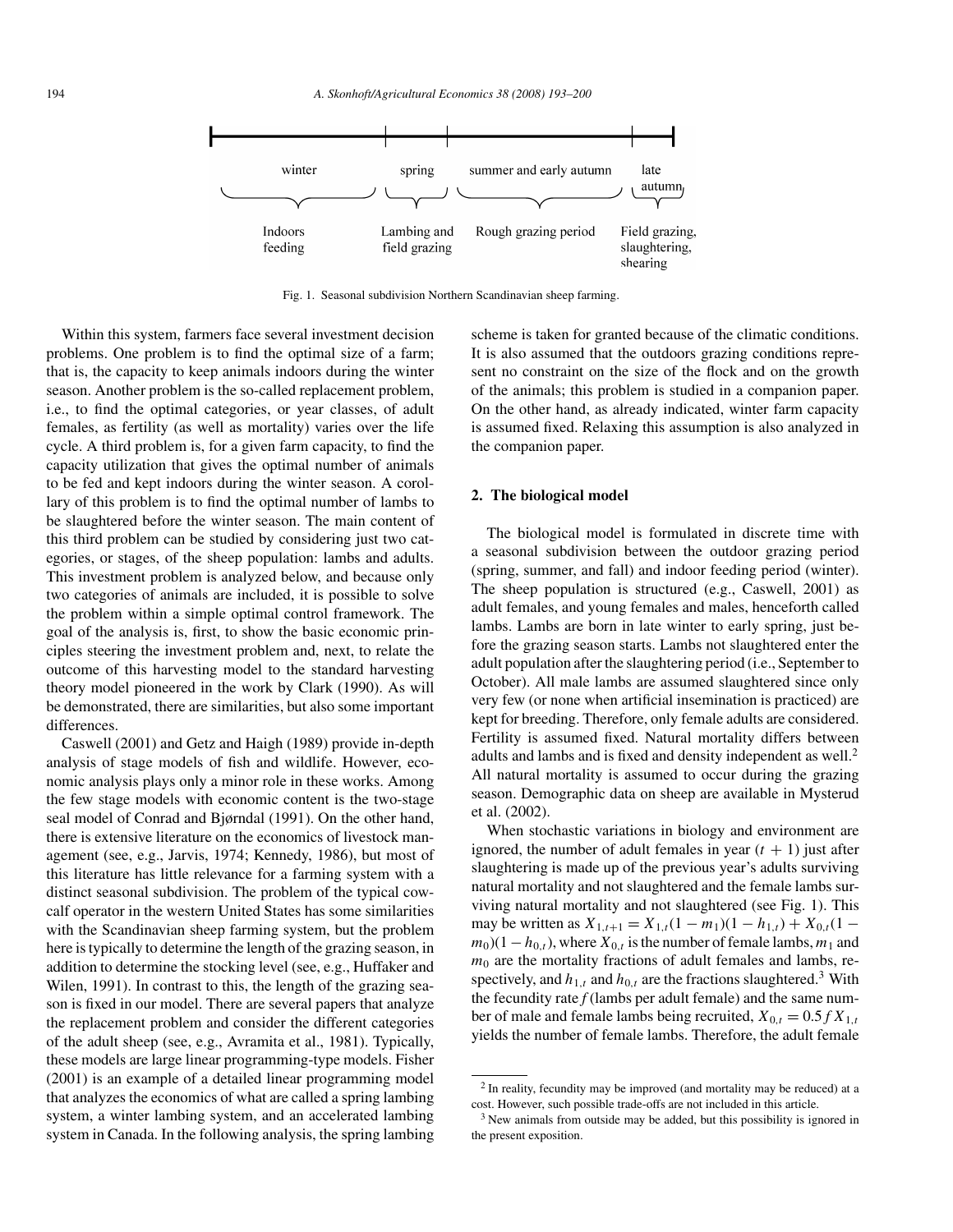

Fig. 2. Steady-state harvesting relationship Eq.  $(2)$  (no predation).  $h_0$  female lamb slaughtering fraction, *h*<sup>1</sup> adult slaughtering fraction.

population growth is:

$$
X_{1,t+1} = X_{1,t}(1 - m_1)(1 - h_{1,t})
$$
  
+ 0.5 f X<sub>1,t</sub>(1 - m<sub>0</sub>)(1 - h<sub>0,t</sub>). (1)

In a linear growth model such as this, in contrast to the standard fishery (and wildlife) density dependent model (e.g., Clark, 1990), it is well known that, with no removal of animals, i.e.,  $h_{1,t} = h_{0,t} = 0$ , the population will either grow without bound or die out (see Caswell, 2001).<sup>4</sup> However, with slaughtering, an infinite combination of harvesting fractions can sustain a stable population. Such steady-state harvesting rates are found when  $X_{1,t+1} = X_{1,t} > 0$ , and may be written as:

$$
h_1 = 1 - \frac{1 - 0.5f(1 - m_0)(1 - h_0)}{(1 - m_1)}.
$$
 (2)

Equation (2), see also Fig. 2, describes a downward sloping line in the  $(h_0, h_1)$  plane, and a constant population can hence be sustained with either a "low"  $h_0$  and a "high"  $h_1$ , or the opposite. Harvesting combinations outside this line lead to a shrinking population, whereas combinations inside the line lead to growth. Condition (2) intersects with the  $h_1$ -axis at  $[1 - [1 - 0.5f(1 (m_0)$ ]/(1 −  $m_1$ )], which may be above or below one. Therefore, the highest adult-harvesting rate compatible with the steady state is min  $\{1, [1 - [1 - 0.5f(1 - m_0)]/(1 - m_1)]\}$ . For all realistic parameter values, it will be below one (see numerical section), and only this situation is considered (but see footnote 7). Equation (2) intersects with the  $h_0$ -axis at  $[1 - m_1/0.5f(1 |m_0|$  < 1 and is the highest lamb-harvesting rate compatible with the steady state. Not surprisingly, these maximum values increase with higher fertility and lower mortality.

#### **3. Revenue and costs**

Up to this point, we have ignored any income from wool production. The sale of meat is the only revenue component. Because slaughtering takes place after natural mortality, the number of adult animals removed is  $H_{1,t} = X_{1,t}(1 - m_1)h_{1,t}$ . The number of slaughtered female lambs is  $HF_{0,t} = 0.5 f X_{1,t} (1$  $m_0$ *h*<sub>0*,t*</sub>, and the entire male lamb subpopulation is removed (see above),  $HM_{0,t} = 0.5 f X_{1,t} (1 - m_0)$ . Let  $p_1$  and  $p_0$  be the net (of slaughtering cost) adult and lamb slaughtering prices, in euro per animal. We assume these to be constant over time and independent of the number of animals supplied at the farm level. Meat income for year *t* is then:

$$
Q_t = p_1 X_{1,t} (1 - m_1) h_{1,t} + p_0 0.5 f X_{1,t} (1 - m_0) (h_{0,t} + 1).
$$
\n(3)

The cost structure differs sharply between the outdoor grazing season and the indoor feeding season. Generally, the indoor costs are substantial higher. The length of the indoor season is determined by climate conditions and is therefore exogeneously given. Throughout this analysis, it is assumed that farm capacity is fixed.<sup>5</sup> Therefore, the costs of buildings, machinery, and so forth are constant, and given by *γ* . The indoor season variable costs include labor cost (typically as an opportunity cost), electricity, and veterinarian costs, in addition to fodder and vary with the given length of the indoors season. Variable costs increase with the size of the winter population and, as the capacity constraint is approached, these costs may rise steeply. This is approximated by a convex function, and the winter total cost function is specified as  $CW_t = \gamma + (\beta/2)X_{1,t}^2$  with the parameter  $\beta > 0$ .

As indicated, during the grazing period sheep essentially graze on communally owned lands (commons). In Norway, such land is usually available without cost. There may be some transportation and maintenance costs, which altogether are assumed to be linearly related to the size of the grazing flock as follows  $CS_t = \alpha (X_{1,t} + f X_{1,t})$ , with  $\alpha > 0$ , when measured before natural mortality. Therefore, ignoring discounting within the year, the yearly cost is:

$$
C_t = \gamma + \alpha (1 + f) X_{1,t} + (\beta/2) X_{1,t}^2.
$$
 (4)

The difference between this cost structure and that of the standard resource economic model (e.g., Clark, 1990) is that while operating cost is typically decreasing in stock size in the standard model (due to a lower unit harvesting cost), it is increasing in the present model. However, we often find a similar cost structure in management models of terrestrial wildlife resources where the species are a nuisance and damage, for instance, on crop production (e.g., Skonhoft, 1999; Swanson, 1994).

<sup>&</sup>lt;sup>4</sup> It is easily recognized that the population will die out if  $m_1 > 0.5 f(1$ *m*<sub>0</sub>). Therefore, with removal of animals, the demographic parameters must be scaled such that  $f > m_1/0.5(1 - m_0)$ .

<sup>5</sup> The problem of also allowing for physical capital accumulation and changing farm capacity is progressively more difficult to analyze because one has to account for irreversibility (see the pioneering work of Clark et al., 1979 in a fishery context). As mentioned, this problem is taken up in an accompanying paper.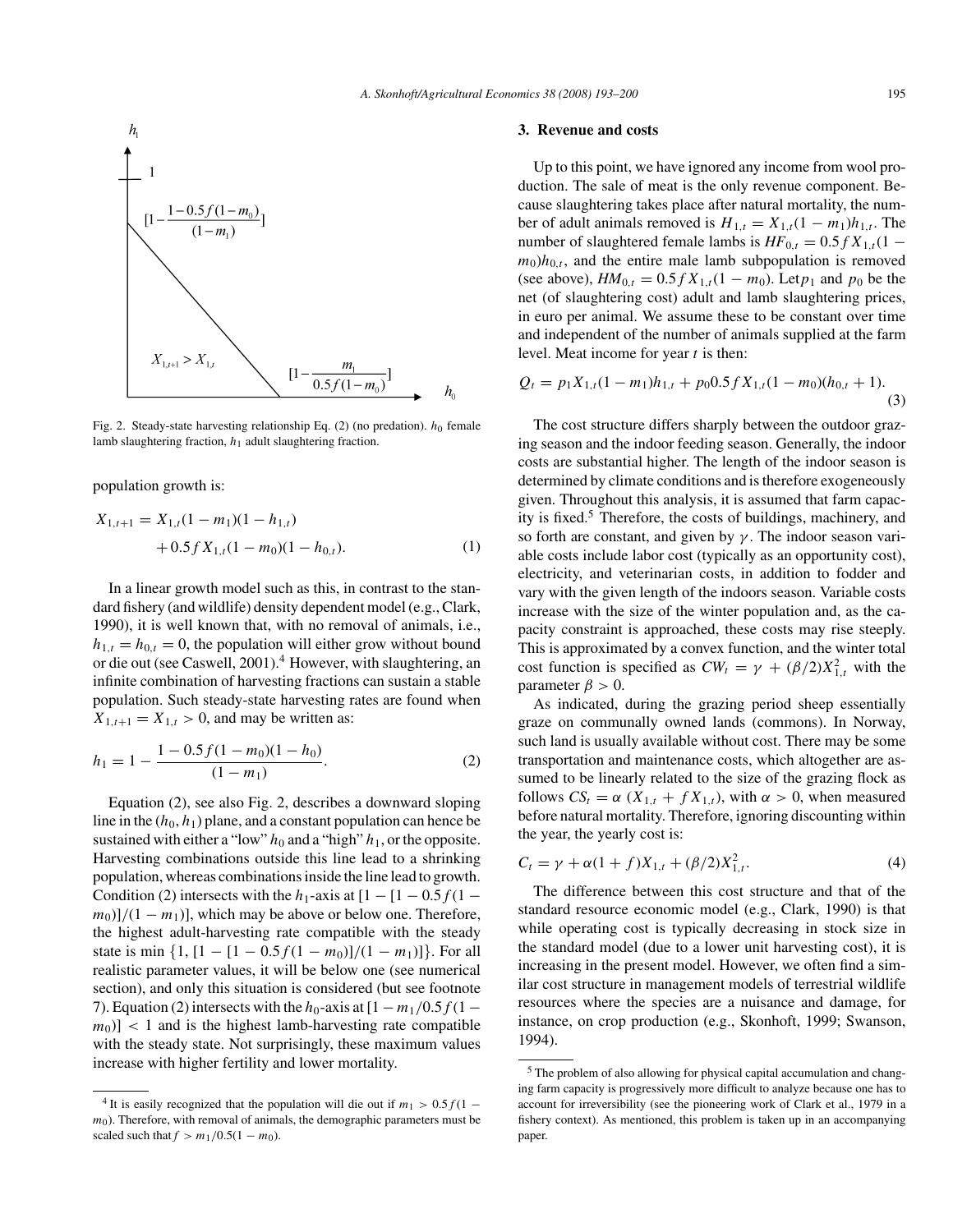#### **4. The optimal program**

We assume the farmer aims to maximize the present value of profit over an infinite time horizon,  $\sum_{t=0}^{\infty} \rho^t [Q_t - C_t]$  under the biological constraint (1).  $\rho = 1/(1 + \delta)$  is the discount factor with  $\delta \ge 0$  as the (yearly) discount rate.<sup>6</sup> Inserted from Eqs. (3) and (4), the current-value Hamiltonian of this problem is (cf. Conrad and Clark, 1987)

$$
\Psi = p_1 X_{1,t} (1 - m_1) h_{1,t} + p_0 0.5 f X_{1,t} (1 - m_0) (h_{0,t} + 1)
$$
  
- 
$$
[\gamma + \alpha (1 + f) X_{1,t} + (\beta / 2) X_{1,t}^2]
$$
  
+ 
$$
\rho \lambda_{t+1} [X_{1,t} (1 - m_1) (1 - h_{1,t})
$$
  
+ 
$$
0.5 f X_{1,t} (1 - m_0) (1 - h_{0,t}) - X_{1,t}],
$$

where  $\lambda_t > 0$  is the resource shadow price. The first-order conditions with  $X_{i,t} > 0$  and the adult-harvesting fraction below one (but see below) yield:

$$
\frac{\partial \Psi}{\partial h_{1,t}} = p_1 - \rho \lambda_{t+1} \le 0; \quad h_1 \ge 0,
$$
\n<sup>(5)</sup>

$$
\frac{\partial \Psi}{\partial h_{0,t}} = p_0 - \rho \lambda_{t+1} \le 0; \quad h_0 \ge 0,
$$
\n<sup>(6)</sup>

and

$$
-\partial \Psi / \partial X_t = -p_1(1 - m_1)h_{1,t} - p_0 0.5f(1 - m_0)(h_{0,t} + 1)
$$
  
+  $\alpha(1 + f) + \beta X_{1,t} - \rho \lambda_{t+1}[(1 - m_1)(1 - h_{1,t})$   
+  $0.5f(1 - m_0)(1 - h_{0,t}) - 1] = \rho \lambda_{t+1} - \lambda_t.$  (7)

The interpretation of control condition (5) is that adult slaughtering should take place up to the point where the marginal meat income is equal to, or below, the cost of reduced growth in stock numbers, evaluated at the shadow price. Following the Kuhn-Tucker theorem, it holds with equality when the removal of this subpopulation is optimal at the steady state. The lamb control condition (6) has the same interpretation; that is, lamb slaughter should occur up to the point where the marginal meat income is equal to, or below, the cost of reduced growth in stock numbers, evaluated at the shadow price. This condition also holds with equality when the removal of this subpopulation is optimal at the steady state. Equation (7) is the portfolio condition, which essentially states that the number of adult females should be maintained so that natural growth equals the shadow price of growth, adjusted for the discount factor. With the assumption that the steady state is reachable from the given initial value  $X_{1,0}$ , the dynamics will typically follow the Most Rapid Approach

Path (*MRAP*) as the Hamiltonian is linear in the controls, and hence will involve a "bang-bang" control. Accordingly, if the stock is above that of the steady state, it should be slaughtered down the first year. In the opposite situation with too few animals, it is optimal to postpone slaughtering until the steady state is reached.

At the steady state, the shadow price is fixed through the control conditions. However, these conditions cannot be generally satisfied simultaneously as equations, and except when prices are equal, only one of the categories should be harvested. Therefore, we have to distinguish between three cases: i) if  $p_0 > p_1$ , lamb-only slaughtering is optimal; ii) if  $p_0 < p_1$ , adult-only slaughtering is optimal; and iii) if  $p_0 = p_1$ , both categories should be slaughtered. The argument for case i) is simply that if steady state lamb-only slaughtering is beneficial, condition (6) should hold as equality and condition (5) as an inequality. It is easily recognized that this demands  $p_0 > p_1$ . The argument for case (ii) follows in a similar manner. This is stated as:

*Result 1.* For  $p_0 \neq p_1$ , *only one-stage slaughtering is optimal at the steady state.*

A corollary to Result 1 and the biological equilibrium condition (2) is:

# *Result 2. When* $p_0 \neq p_1$ *, slaughtering should take place at the highest level compatible with the steady state.*

The main content of this investment problem hence boils down to a simple principle, and one-stage slaughtering only results because the harvest benefit is linear in both harvest activities. This is the same reason for the "bang-bang" nature of the solution (see above). On the other hand, the reason for slaughtering at the highest level compatible with steady state follows from the lack of any density dependent effects in the biological model. At the same time, this means that the harvest rate depends only on biological conditions. Therefore, when the lamb price is above that of the adult price, which fits reality and is considered as the main case (cf. numerical section), the case (i) steady-state harvesting rates are:

$$
h_1^* = 0 \tag{8}
$$

and

$$
h_0^* = 1 - \frac{m_1}{0.5f(1 - m_0)}.\tag{9}
$$

The accompanying shadow price is  $\lambda^* = p_0/\rho = p_0(1 + \delta)$ . At the steady-state, the resource shadow price hence exceeds the market value of the harvest (when  $\delta > 0$ ). If the portfolio condition (7) is evaluated at the steady state and the shadow price is replaced, we find that the harvest rate disappears. Therefore, after small rearrangements, the golden rule condition may be written as:

$$
(1 + \delta) = f(1 - m_0) + (1 - m_1) - \frac{\alpha(1 + f) + \beta X_1}{p_0}.
$$
 (10)

<sup>6</sup> The realism of present-value maximizing as a management goal may be questioned for various reasons. However, it can be shown that maximizing current profit under the condition of equilibrium harvesting,  $X_{1,t+1} = X_{1,t}$ , yields the same solution as the steady state of present-value maximization for a zero discount rate,  $\delta = 0$  (see the main text below). Therefore, the steady-state flock size for a zero discount rate is similar to the flock size when current-value profit is maximized for a stable population.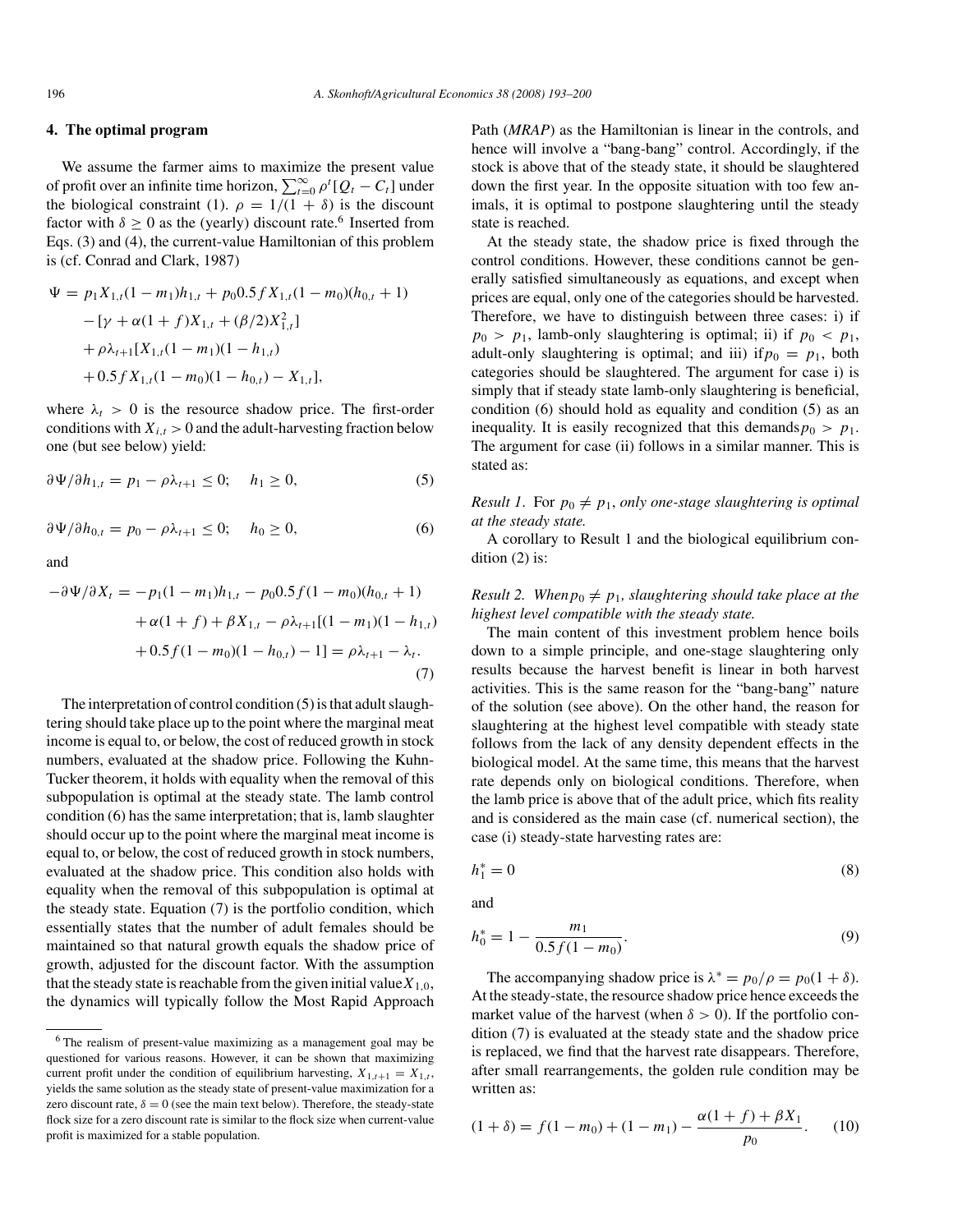This condition states that the internal rate of return, comprising the natural growth rate adjusted for the cost–price ratio, should equal the external rate  $(1 + \delta)$ , and Eq. (10) alone determines the unique solution of the steady-steady number of adult animals  $X_1^*$ . Note that economic parameters, in addition to biological parameters, influence  $X_1^*$ . This is in line with standard harvest theory.

In the opposite case (ii) of  $p_0 < p_1$ , the steady-state harvest- $\frac{1}{n}$  ing rates are  $h_1^* = [1 - [1 - 0.5f(1 - m_0)]/(1 - m_1)]$  < 1 and *h*<sup>∗</sup><sub>0</sub> = 0. Following the same steps as above, it is straightforward to show that the golden rule condition in this case is  $(1 + \delta)$  =  $[(p_0 + p_1)/p_1]$   $[0.5 f(1 - m_0) + (1 - m_1) - [\alpha (1 + f) +$  $\beta X_1^*$  ]/ $p_1$ .

Hence, the harvesting rate is still not included in the golden rule condition, but both prices influence the internal rate of return in this adult-only harvesting case.<sup>7</sup> The lamb harvesting price influences the optimal flock size when there is no lamb slaughtering because of the biologically "indirect" nature of this stage; lambs this year are slaughtered as adults next year.

Case (iii), with  $p_0 = p_1 = p$ , means that both categories should be harvested at the steady state,  $h_0^* > 0$  and  $h_1^* > 0$ . After some rearrangements, it can be shown that the portfolio condition is just as the above Eq. (10), except that *p* replaces  $p_0$ . As the control conditions (5) and (6) now yield the same information, there is one degree of freedom in the system of equations and unknowns. Accordingly, either the lamb- or the adult-harvesting rate must be given exogenously. Hence, all harvesting rates along the equilibrium-harvesting schedule (2) are equally beneficial for the farmer.

#### **5. Changes in the economic and biological environment**

The above analysis demonstrates that the meat prices alone determine the harvesting decision, whereas biological conditions alone determine the harvest rate. On the other hand, biological as well as economic factors determine the optimal adult flock size to be kept during the winter, and hence the optimal outdoor grazing lamb population. When considering the main case (i) where  $p_0 > p_1$  and rewriting the golden rule condition (10), the adult steady-state flock size becomes:

$$
X_1^* = \frac{p_0[f(1 - m_0) + (1 - m_1) - (1 + \delta)] - \alpha(1 + f)}{\beta}.
$$
 (10')

Not surprisingly, permanent higher mortality rates means a smaller flock size. The fertility rate effect is, on the other hand, positive when the lamb marginal harvesting income dominates the marginal outdoors season cost; that is, when  $p_0(1 - m_0)$  >

*α*. This must hold to secure a positive steady state profit. Higher fertility also means a higher harvesting rate (Eq. 9), and it can easily be shown that the equilibrium profit  $(Q^* - C^*) = p_0$  $0.5fX_1^*$   $(1 - m_0)(h_0^* + 1) - [\gamma + \alpha (1 + f)X_1^* + (\beta/2)X_1^{*2}]$ increases as well. This fits intuitive reasoning as higher fertility is to be considered as a cost-free gift of Mother Nature (but see note 2).

More costly farming, either during the indoor feeding season,  $\beta$ , or the grazing season,  $\alpha$ , results in fewer animals. The discount rate has the standard negative stock effect as well, whereas condition (10') clearly indicates a positive price effect, *∂X*<sup>\*</sup><sub>1</sub>/∂*p*<sub>0</sub> > 0. This is stated as:

# *Result 3. A higher slaughter price results in a larger steady state flock size.*

This result contrasts with what is found in the standard harvesting model (Clark, 1990). The reason is, however, straightforward as there is no stock-dependent harvesting, or slaughtering, cost (see also above). Therefore, a higher  $p_0$  simply means that it becomes relatively less expensive to keep animals as both  $\alpha$  /  $p_0$  and  $\beta$  /  $p_0$  decrease (see also Skonhoft, 1999 and Swanson, 1994). With more adult animals, there will also be more grazing lambs,  $X_0^* = 0.5 f X_1^*$ . The optimal number of removed animals (cf. the above Section 3), consisting of lambs only (female and male), is  $HF_0^* + HM_0^* = 0.5 f X_1^* (1 - m_0)(h_0^* + 1) = X_1^* [f(1$  $- m_0$ ) −  $m_1$  ]. Therefore, we find that slaughtering increases with a higher harvesting price as well because  $X_1^*$  increases.

#### **6. Extending the basic model**

So far, income from wool production has been ignored. However, wool income can be significant for some farmers and, as indicated, it contributes about 20% of the total sheep farm income in Northern Scandinavia (e.g., Aunsmo 1998). Following today's practice, the farmer may choose whether to shear the sheep once or twice a year. If the fleece is shorn once, this will be in spring and for adults only. Therefore, the lambs that survive natural mortality and slaughtering are not shorn before they are one year old. In the other case of shearing two times a year, there is an additional shearing just before slaughtering. The last scheme is considered here, as this is the most common practice (Aunsmo, 1998). The yearly wool income is then written as  $W_t = q[\sigma_s X_{1,t} + \sigma_a(1 - m_1)X_{1,t} + \tau f X_{1,t}(1 - m_0)],$ where *q* is the net (net of shearing costs) wool price (euro per tonne wool),  $\sigma_s$  and  $\sigma_a$  are the (average) per unit adult spring and autumn outputs (tonne per animal), respectively, and  $\tau$  is the per lamb output. This may be simplified to:

$$
W_t = q\theta X_{1,t},\tag{11}
$$

where  $\theta = \sigma_s + \sigma_a(1 - m_1) + \tau f(1 - m_0)$  is the demographic and seasonally adjusted per unit output coefficient. Accordingly, adding wool implies joint production, meat and wool, of the fixed coefficient type.

<sup>&</sup>lt;sup>7</sup> If the biological conditions are such that  $h_1^* = 1$  (which, as mentioned, is unrealistic due to the actual biological parameter values), the lamb-harvesting rate compatible with the steady state follows from Eq. (2) as  $h_0^* = [1 - 1/0.5f(1$  $m<sub>0</sub>$ )]. In this special version of case ii), the complementary slack conditions change and the above control condition (5) reads  $p_1 - \rho \lambda > 0$  at the steady state. Moreover, as lambs are slaughtered as well, (6) holds as an equation at the steady state,  $p_0 - \rho \lambda = 0$ . These conditions are consistent with  $p_0 < p_1$ .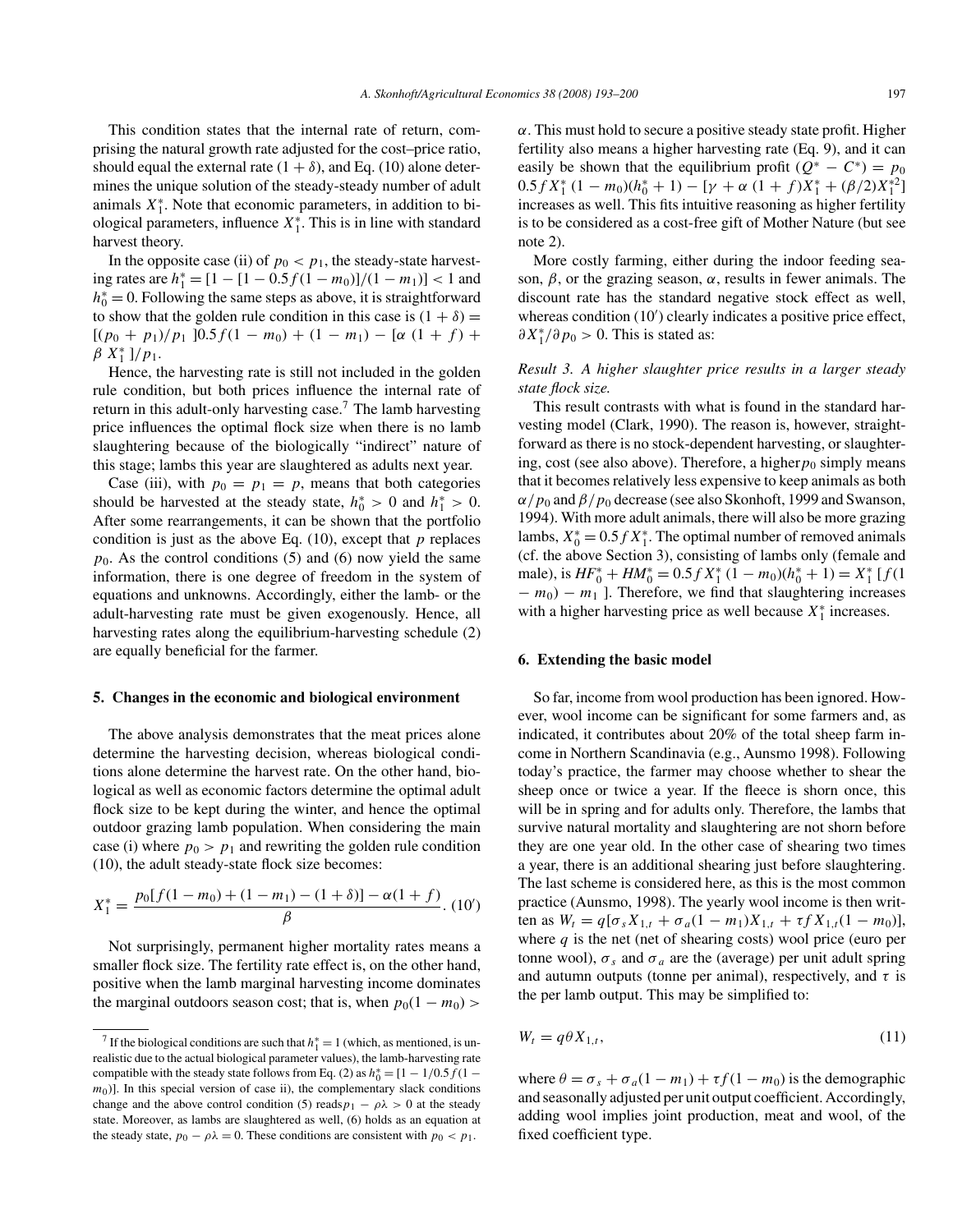With *W<sup>t</sup>* included as part of the farm income, a stock effect is added to the harvesting decision. This provides a mechanism similar to the "wealth effect" in models of optimal growth (see the classic Kurz, 1968 article). When maximizing present-value profit including wool income,  $\sum_{t=0}^{\infty} \rho^{t} [Q_t - C_t + W_t]$ , under the biological constraint (1), it follows directly that the control conditions (5) and (6) stay unchanged because the control variables, the harvest fractions, are not included in the new term  $W_t$ . This is stated as:

# *Result 4. Including a stock value leaves the harvesting decision unchanged, and the harvesting fractions stay unchanged as well.*

Because adding a stock value changes the relative valuation between keeping an asset and selling it, this result also contrasts with standard harvesting theory and intuitive reasoning. It holds irrespective of the profitability of wool production, *q*, whether the per-lamb wool output coefficient is "low" or "high" and whether there is a price difference between adult and lamb wool (which is not considered here). On the other hand, the portfolio condition (7) changes as it is extended with the marginal wool income term ("wealth effect"). In the lamb-only harvesting case (i), it can be verified that the steady-state adult flock size now becomes:

$$
X_1^* = \frac{p_0[f(1-m_0) + (1-m_1) - (1+\delta)] + q\theta - \alpha(1+f)}{\beta}.
$$
\n(12)

The effect *∂X*<sup>∗</sup> <sup>1</sup>*/∂q >* 0 is easily recognized. As a corollary of this effect and  $\partial h_0^*/\partial q = 0$ , the number of animals removed increases,  $\partial (HF_0^* + HM_0^*)/\partial q > 0$ . Hence, in contrast to the expected result that the farmer should sell less of an asset that becomes more valuable, the farmer sells more. This is stated as:

# *Result 5. Including a stock value leads to more animals being slaughtered.*

The model may also be extended to include predation. During the grazing period, sheep in Northern Scandinavia are vulnerable to predation from four big predators: bears (*Ursus arctos*), wolverines (*Gulo gulo*), wolves (*Canis lupus*), and lynxes (*Lynx lynx*). Although the total loss is modest (yearly, less than 1% of the sheep population is reported lost), farmers in a few areas may be seriously affected. With  $r_0$  and  $r_1$  as the fixed lamb and adult predation rates, respectively, assumed to be purely additive to natural mortality, the population growth Eq.  $(1)$  changes to<sup>8</sup>  $X_{1,t+1} = X_{1,t}(1 - m_1)(1 - r_1)(1 - h_{1,t}) + 0.5 f X_{1,t}(1 - m_0)(1$  $- r_0$ )(1 −  $h_{0,t}$ ). Accordingly, the new harvesting equilibrium schedule shifts downward relative to the previous condition (2),  $h_1 = 1 - [1 - 0.5f(1 - m_0)(1 - r_0)(1 - h_0)]/[(1 - m_1)(1$ *r*1)].

With predation, the meat income of the farmer also changes and reads  $\tilde{Q}_t = p_1 X_{1,t} (1 - m_1)(1 - r_1) h_{1,t} + p_0 0.5 f X_{1,t} (1$  $m_0$ )(1 –  $r_0$ )( $h_{0,t}$  + 1).

When the present-value profit is maximized under the new biological growth equation, we find the same control conditions as above, i.e., (5) and (6) hold irrespective of the relative predation pressure on adults and lambs. However, the harvesting fraction falls, and the lamb-only harvesting case (i) now yields:

$$
h_0^* = 1 - \frac{1 - (1 - m_1)(1 - r_1)}{0.5f(1 - m_0)(1 - r_0)}.
$$
\n(13)

Therefore, predation on lambs, but also on adults, reduces the harvesting rate. This is stated as:

*Result 6. Predation leaves the slaughtering decision unchanged. The optimal harvesting fraction is reduced.*

When the wool income term again is ignored, the steadystate female adult flock size becomes  $X_1^* = (1/\beta)\{p_0[f(1 - \beta)]\}$  $(m_0)(1 - r_0) + (1 - m_1)(1 - r_1) - (1 + \delta) - \alpha(1 + f)$ . Not surprisingly, the flock size is reduced compared with the nopredation situation,  $\partial X_1^* / \partial r_i < 0$  (*i* = 0, 1). Consequently, the number of animals slaughtered and meat income are reduced.

Above, it is tacitly assumed that the farmer receives no economic compensation for the predation loss. However, compensation is normally paid by the State (Environment Department, 2003). If natural mortality is assumed to take place before predation (the opposite will not change the results qualitatively), the number of adults and lambs lost through predation is  $R_{1,t} = X_{1,t}(1 - m_1)r_1$  and  $R_{0,t} = fX_{1,t}(1 - m_0)r_0$ , respectively. With  $k_i > 0$  ( $i = 0, 1$ ) as the per unit compensation value, the yearly compensation is  $K_t = k_1 X_{1,t} (1 - m_1) r_1 + k_0 f X_{1,t}$  $(1 - m_0)r_0$ , which may be simplified to:

$$
K_t = \phi X_{1,t},\tag{14}
$$

where  $\phi = k_1(1 - m_1)r_1 + k_0 f(1 - m_0)r_0$  is the demographic adjusted per adult compensation value.

Current profit is now  $(Q_t - C_t + K_t)$  (when wool income is ignored), and present-value profit maximization, given the new biological growth equation including predation, yields the same control conditions as above. Therefore, when considering the lamb-only harvesting case (i) with  $p_0 > p_1$ , we find the same harvesting fraction as under predation without compensation (Eq. 13), but lower than that without predation. However, the

<sup>8</sup> The assumption of fixed predation rates reflects the situation of a constant predation pressure through time, e.g., a fixed number of wolves through time. As the predation loss increases linearly with sheep density, assuming constant predation rates (see main text below), the ecological interaction is consistent with the famous Lotka–Volterra predator–prey model (see, e.g., Clark, 1990).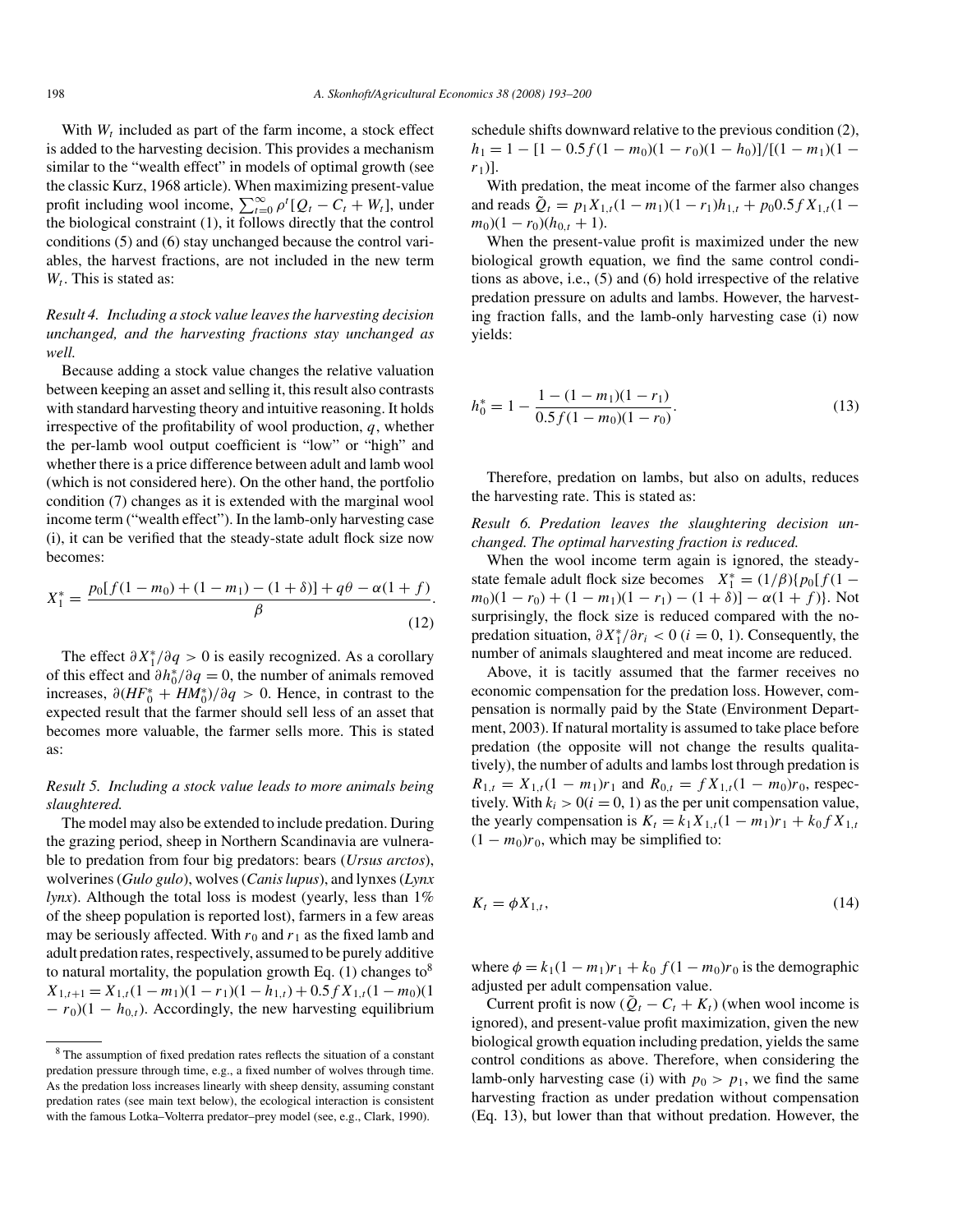Table 1

Steady-state different value categories included. Lamb only harvesting case  $(p_0 > p_1)$ .  $X_1^*$  number adult animals,  $h_0^*$  female lamb slaughtering fraction,  $(HF_0^* + H)$ *HM*<sup>\*</sup><sub>0</sub>) total lamb slaughtering and  $\pi$ <sup>\*</sup> profit (in euro).

|                                                                                             |     | $h_0^*$ | $HF_0^* + HM_0^*$ |        |
|---------------------------------------------------------------------------------------------|-----|---------|-------------------|--------|
| No wool production. No predation. Baseline price $p_0$ (Eqs. 9 and 10')                     | 119 | 0.93    | 160               | 8.218  |
| No wool production. No predation. 25% price increase $p_0$ (Eqs. 9 and 10')                 | 155 | 0.93    | 208               | 13.876 |
| Wool production. No predation. Baseline price $p_0$ (Eqs. 9 and 12)                         | 138 | 0.93    | 181               | 10,503 |
| Predation with full compensation. No wool production. Baseline price $p_0$ (Eqs. 13 and 15) | 118 | 0.88    | 147               | 8.149  |

*Note*: Fixed costs neglected.

optimal steady state population size changes to:

$$
X_1^* = \frac{p_0[f(1 - m_0)(1 - r_0) + (1 - m_1)(1 - r_1) - (1 + \delta)] + \phi - \alpha(1 + f)}{\beta}.
$$
\n(15)

Predation with compensation leads to more animals than without predation (Eq. 10) if  $\{p_0 \left[ f(1 - m_0)(1 - r_0) + (1 - \frac{m_0}{r_0}) \right]$  $-m_1(1 - r_1) + \phi$  >  $p_0$  [ $f(1 - m_0) + (1 - m_1)$ ]. This inequality may also be written as  $(\phi / p_0)$  >  $[f(1 - m_0)r_0 + (1$  $m_1$ ) $r_1$ ]. In principle, the farmer should be exactly compensated (Environment Department, 2003).<sup>9</sup> With  $k_i = p_i(i = 0, 1)$ , the adjusted per adult compensation value becomes  $\phi = p_1(1$  $m_1$ ) $r_1 + p_0$   $f(1 - m_0)r_0$ . Inserted into the above inequality, we hence find  $[p_1(1 - m_1)r_1 + p_0 f(1 - m_0)r_0]/p_0 > [f(1$  $m_0$ ) $r_0$  + (1 –  $m_1$ ) $r_1$ ] which reduces to  $p_1 > p_0$ . This inequality is, however, violated under the lamb-only harvesting scheme of  $p_0 > p_1$ . Therefore, even if the farmer is fully compensated, it is optimal to keep a smaller flock size and slaughter fewer animals than to farm without predation.

More interesting, however, is that the profit will be reduced as well. The reason for this is twofold. First, and most important, predation of both categories of animals means that adult animals are "harvested" as well. This is not optimal under the given price structure. Second, predation imposes an additional constraint on the slaughtering decision of the profit-maximizing farmer. With predation, the farmer must "harvest" twice a year and the first harvest, i.e., the predation, takes place with predation rates fixed by Mother Nature. So, even when the price per animal of this "harvest" is the same as under the regular slaughtering, the profit will decrease compared with the situation of no such constraint. The numerical simulations confirm this reasoning. This is stated as:

*Result 7. Predation with full compensation yields a smaller flock and fewer animals slaughtered than without predation. Profit is reduced.*

## **7. Numerical illustration**

To shed some further light on the above analysis, the model is illustrated numerically. The Appendix gives the data used in

the simulations and Table 1 reports the results of the lamb-only harvesting case (i).

Without wool production and predation, the optimal lambonly harvesting fraction is 0.93 (Result 1 and Result 2) and the optimal adult steady-state flock size is 119 animals. If the lamb price shifts up 25%, the adult flock size increases to 155 animals (Result 3) and the number of lambs slaughtered increases from 160 to 208. With wool production and the baseline lamb meat price, but still no predation, both the adult flock size and number of animals slaughtered increase (Result 5) and the harvesting fraction stays unchanged (Result 4). Predation with full compensation, but without wool production, gives a small reduction in the number of adult animals compared with the no wool and no predation scenario. The harvesting fraction is more affected, as it falls to 0.88 (Result 6). Profit declines, albeit slightly, irrespective of the full compensation scheme, from 8,218 to 8,149 (Result 7).

### **8. Concluding remarks**

This article has analyzed the economics of sheep farming in a two-stage model of lambs and adult females. The analysis presented at the farm level, in a Northern Scandinavian context. A crucial distinction is made between the outdoor grazing season and the winter indoor feeding season. Meat production is the basic product. Farm capacity is assumed given, and the problem is to find the optimal number of animals to be kept indoors during the winter and the number of animals to be slaughtered before the winter season when it is assumed that the farmer aims to maximize present-value profit. The article demonstrates the economic principles steering this investment problem, and the findings are related to standard bioeconomic harvest theory.

In this two-stage model of lambs and adult females, it is demonstrated that the harvesting decision is determined by economic factors alone and, for the given price structure, lambonly harvesting is the best strategy. On the other hand, the optimal lamb harvest fraction depends only on biological factors. In line with the standard theory, the optimal flock size is determined jointly by biological and economic factors. The basic

<sup>&</sup>lt;sup>9</sup> However, in reality, the amount of compensation may differ because of various reasons, such as cheating and overestimating the loss.